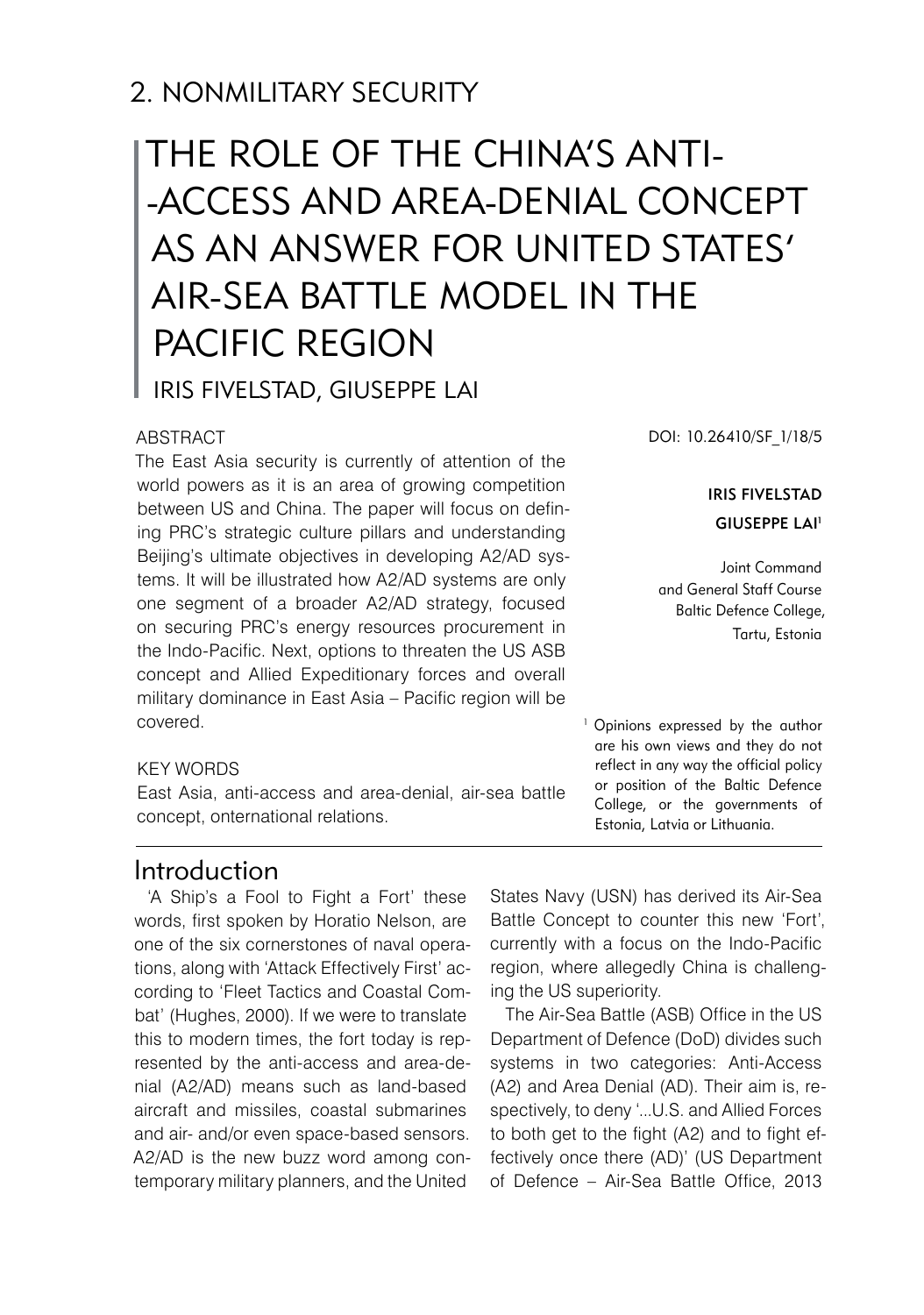p. 2). However, looking at the situation from the Beijing perspective, the PRC is a country in strong economic expansions, heavily dependent on maritime traffic for energy supply and trade, which seeks to secure its vital interests from any actual or potential influence by other regional competitors (Bitzinger, 2014, p. 1). Actually, the military balance in the Indo-Pacific appears very complex and the US' capability to manoeuvre forces to and within this region is not unchallenged as it was during the last 60 years. In fact, the outcome of a potential confrontation with the PRC in such an environment is unpredictable.

The first part of the essay will focus on defining PRC's strategic culture pillars and understanding which are Beijing's ultimate objectives in developing A2/AD systems. In particular, in order to answer the first question in the topic, it will be illustrated how A2/ AD systems are only one segment – specifically the military tactical one – of a broader A2/AD strategy, focused on securing PRC's energy resources procurement in the Indo-Pacific. According to this framework, it will be argued how A2/AD systems are more defensive than offensive in character.

The second part will argue that the PRC could threaten the US ASB concept and Allied Expeditionary forces based on the dangerous assumption of access and superiority drawn as a post-Cold War conclusion.

Frankly, there is nothing new about any of these concepts. Concerning the A2/AD, Tangredi in his book about the subject, points out how this is not a 'technologydriven post-Cold War phenomenon, but rather a routine element of grand strategy used throughout history by strategically weaker powers to confront stronger powers' (2013). Likewise it could be commented that ASB concept just rephrases the concept of Joint thinking. However, the idea of

Capt Hughes, who in his book outlines that technology drives tactics, and tactics drive strategy remains valid. Therefore, Washington should analyse and rephrase its doctrinal concepts as a result of historical experience and new technology. In so far the ASB concept underlines the growing importance of cyberspace and computer networked warfare.

### Washington versus Beijing: Who is challenging who?

In order to understand the ultimate goal of A2/AD systems in Beijing's overall strategy, it is necessary to look at the Chinese cultural background. With more than 4000 years of history as the East-Asia's protagonist, and a civilization that matches up to the European ones, the PRC represents the direct heir of an ancient empire. Indeed, the Communist experience and Deng Xiaoping's reforms, although still relevant in today's political, economic and social framework of PRC's society, can be considered little segments if compared to the overall Chinese history. According to Johnson, '... traditional culture, communist ideology, and [...] western values' (2009, p. 3) are elements of today's Chinese strategic culture, as well as the unresolved issue over Taiwan sovereignty and an hidden feeling of feud towards Western and Japanese colonial powers for their cruel and exploitative policy applied during the 'century of national humiliation', between 1839 and 1949 (Mearsheimer, 2014). Moreover and contrarily to western culture, so long history is associated to a different Chinese perception of time: extended and past-oriented. In other words, achievement of objectives in the short term is much more a western than a Chinese concept, often driven more by the time constraints of political mandates than from actual needs. Actually, the PRC leadership's strategic decisions (including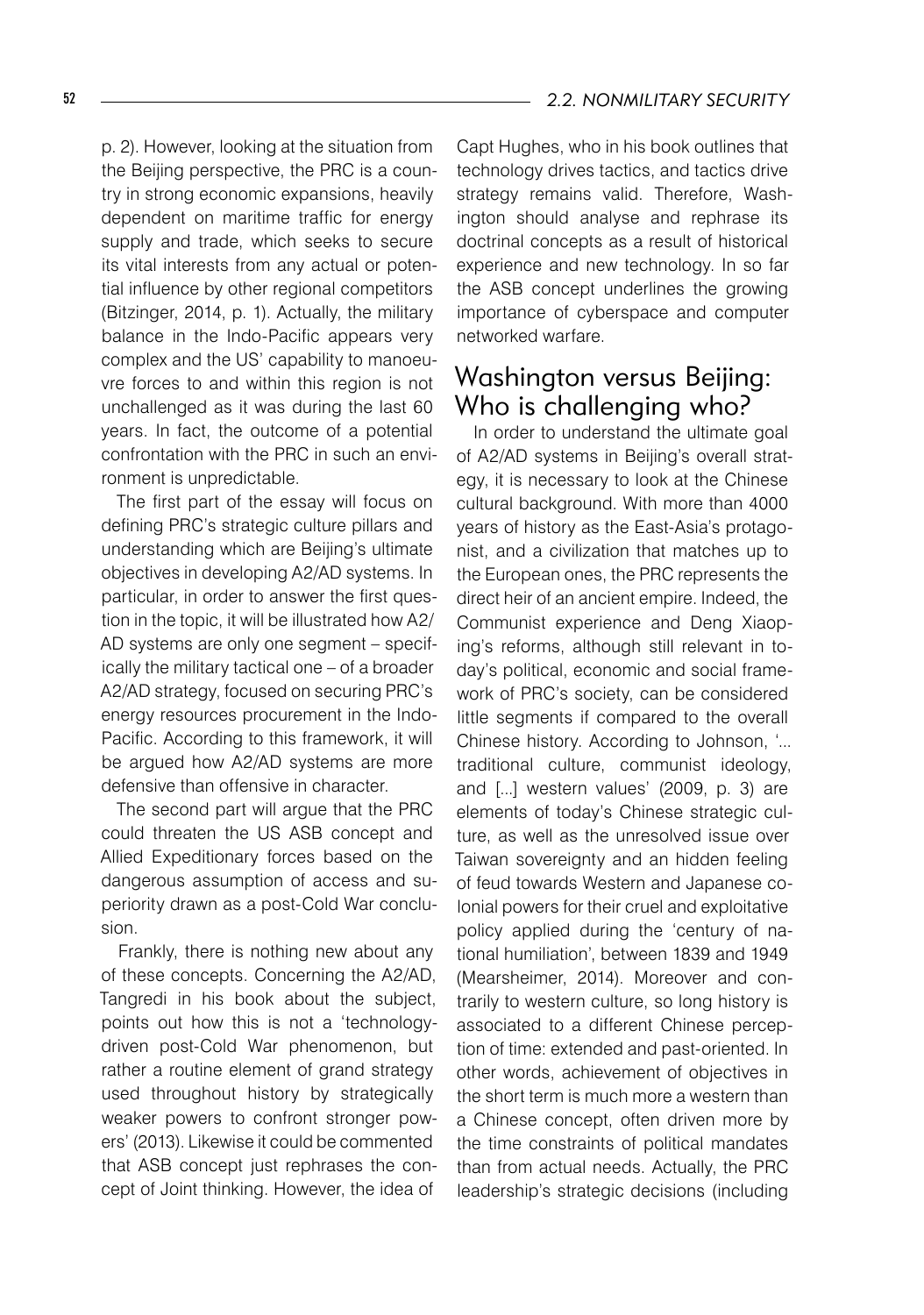military programs) should be considered in a broader time and historical context, and much more in the long than in the short period (Riel, 2004).

As an element of traditional culture, Confucian philosophy shaped Chinese thinking for ages. Confucianism pursues harmony instead of clashes and looks at physical confrontation with the enemy only as a last option (Qi, 2004 p. 53). That does not necessarily mean that the PRC is not ready for war actions – also preventive – when state integrity is at stake. Beijing's intervention in the Korea conflict in 1951-53, and the Sino-India (1962), Sino-Soviet Union (1969) and Sino-Vietnamese (1979) wars are examples of the PRC's commitment to defend territorial homeland integrity (Johnson, 2009 p. 12). However, state survival is not only a matter of territorial integrity. Energy resource security is another pillar of the PRC internal stability, as it underpins economic growth and, consequently, political and social stability. In fact, any interruption in energy flow from the Arabic Gulf will put at stake not only the PRC's economy, but also its society and its political leadership (Medcalf, 2013 p. 63) (Rehman, 2011 p. 7).

In order to secure its access to energy resources, the PRC pursues two main strategies. The first, called the 'String of Pearls Strategy' (figure 1 in annex), is aimed at securing the flow of energy from the Persian Gulf to the PRC's sea ports. During the last two decades Beijing pursued a farsighted policy of bilateral economic agreements with countries along the route to the Persian Gulf, aimed at establishing strong relationships, with Burma and Pakistan, in particular, and built up commercial outposts on strategic positions (the 'pearls') along the coast (Rogers, 2009 pp. 15, 16). The second strategy, far more challenging for the PRC and major source of worries for the neighbouring countries on the Pacific side, aims to secure a strategic defence perimeter within the 'First Island Chain' (a line that connect the Japanese archipelago, Taiwan, the Philippines and the Malacca Strait – figure 2 in annex).

*'In the 1960s and 1970s, Mao Zedong, fearing attack from both the U.S. and the Soviet Union, concentrated economic development well-inland. Mao sought to protect China's "third-line" of industry from attack by interposing China's physical space between it and likely attackers. [...] Deng Xiaoping, reversed much of this policy when he inaugurated the period of Reform and Opening in 1978. Thanks to Deng's policies, China's economic centre of gravity has shifted to its coast, where foreign and domestic investment has been most heavily weighted'* (Cheng, 2013 p. 1).

As a consequence, today the vital core of the PRC's economic power is exposed on the sea side and lacks strategic depth for its defence. Thus, Beijing is pursuing a military development and is actively engaging neighbouring countries in claiming its sovereignty on the Paracels and Spratly Archipelagos in the South China Sea and the Senkaku/Diaoyu Islands in the East China Sea. Ultimately, the PRC's strategic objective is to enlarge its defencing perimeter and build up a sufficient military deterrence to avoid challenges to the core of its economic production. The sovereignty claims over Taiwan can be considered as a part of this strategy as well, although much more challenging for Beijing due to the strong defences on the island and the military support provided to Taipei by the US. Beijing, coherently with its cultural long term approach, is pursuing this strategic objective by '...the slow accumulation of small actions, none of which is a casus belli, but which add up over time to a major strategic change' (Haddick, 2012),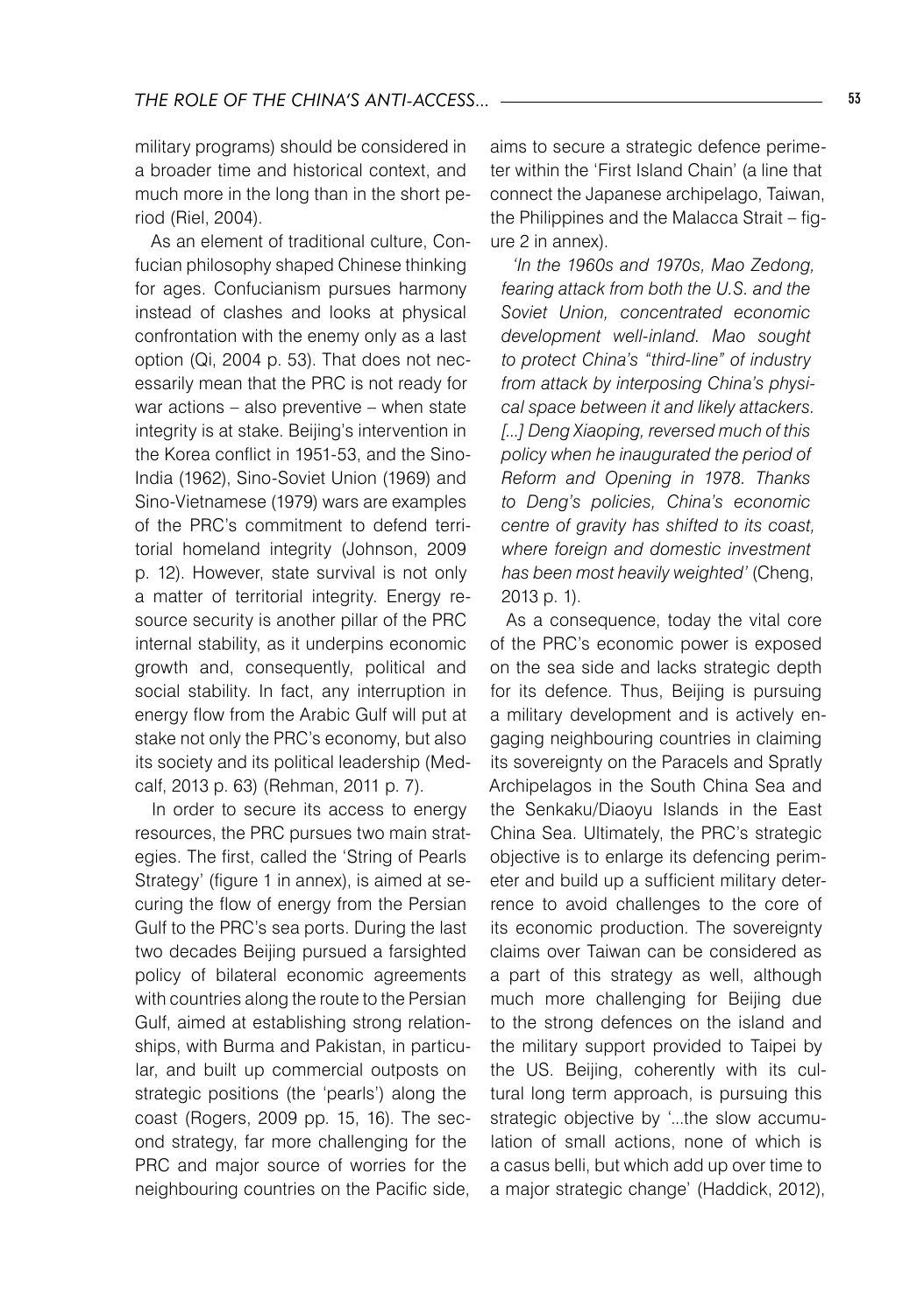#### 54 *2.2. NONMILITARY SECURITY*

a behaviour defined by scholars as 'salami slicing' (Baruah, 2014).

As the main focus of this paper is on the PRC's A2/AD systems' efficacy towards the US' forces, the analysis will concentrate on those two main players. Nevertheless, it is remarkable that Beijing aims to influence the power equilibrium in a critical area where also other competitor countries operate. In fact, not only the U.S., but also India, Japan, South Korea, Singapore and Australia are important geopolitical players with relevant interests in the region. Moreover, all the countries in the Indocin peninsula, the Philippines and Indonesia play a significant role in the equilibrium due to their strategic position on the PRC's road to energy resources (Medcalf, 2013, p. 61).

Beijing's critical goals of ensuring energy supply for its economy and securing its territorial integrity clash with the robust US military presence in the region. Over the last 60 years, Washington has consolidated positions on key territories along the 'First' and the 'Second Island Chains' in the Pacific, with the purpose to contain communist ideology during the Cold War. As a matter of fact, the same network of military bases is now constraining the PRC's, subordinating its freedom of movement to another power's will (Scott, 2012, pp. 617-619). Therefore, Beijing has concentrated its

*'[...] A2/AD efforts [...] on countering both American land and sea-based airpower, including not only aircraft carriers, but cruise missiles and long-range bombers. To this end, Chinese strategy has strategic, operational and tactical dimensions'* (Cheng, 2013, p. 1).

Specifically, at the strategic level, this strategy aims to erode US' power in the region through '...legal, public opinion and psychological warfare' means (Cheng, 2013, p. 2). In other words, the PRC aims to create a political environment among the

countries in the region to support Beijing's security policy and, in parallel, illegitimate the US' actions that attempt to frustrate it. At the operational level the focus shift to the information domain, considered the key element of victory on the battlefield for the US and its Allies during the most recent conflicts in Iraq (2003) and Libya (2011). In particular, Cyber Warfare capabilities are seen as a main tool to challenge the enemy in the information domain. Finally, the tactical dimension of this competition is represented by the development of A2 (attack submarines, anti-ship ballistic missiles, strike aircrafts and anti-satellite missiles) and AD (missile surface units, sea mines and air defense systems), aimed at physically denying US forces to approach and operate in the eastern-Pacific in case of conflict. Although there are distinct definitions for A2 and AD, the same system could be hypothetically employed both as A2 or AD tool.

Regarding the PRC's carrier-vessel program, although it indicates Beijing's will to expand its influence in the Indo-Pacific beyond the 'First Island Chain', it will not be addressed in this paper, as the carriervessel is in nature more a mean of power/ capability projection and expeditionary capability than part of A2/AD. However, the project is still worth mentioning in an A2/AD strategic perspective, as the carrier-vessel could be a credible naval diplomacy mean, which can contribute to shape the political environment of neighbouring countries in the region (Erickson, et al., 2012, p. 43).

Seen in its strategic, operational and tactical dimensions, A2/AD strategy is much more than a 'shopping list' of weapons systems. Actually, it is a broader strategy to defend the PRC's national interest to develop the country's economy. Nevertheless, the US' worries are also understandable. In fact, both the US and PRC basically mistrusting each other, both the contend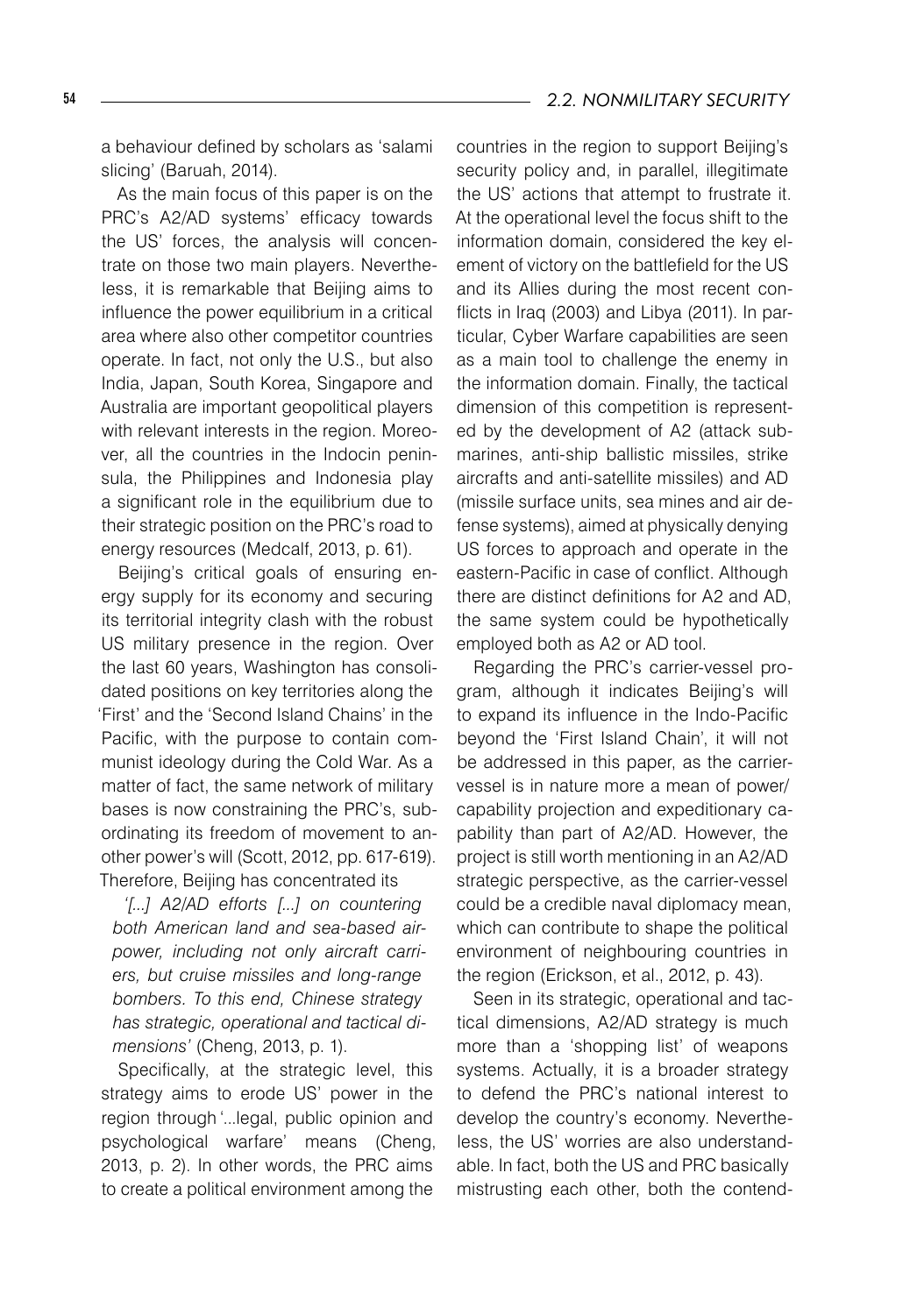ers face a 'security dilemma' and consider their posture as defensive, whereas the counterpart is seen as an offensive threat to their security (Mearsheimer, 2014). Actually, depending from which point of view the situation is considered, it is very difficult to univocally define who is the challenger and who is the challenged.

One can argue from the Chinese perspective that the current procurement programme is merely means to defend PRC's 'Near Seas' or their 'fort' within the 'First Island Chain' with an extended reach to protect interests within also the 'Second Island Chain'. Especially as Beijing is 'pursuing what is arguably the world's most missilecentric approach to warfare today' (Erickson, et al., 2012). China remains dependant on its sea lines of communications for its growing demand for energy and raw materials. The emerging fort has certain similarities with the Cold War Soviet defence of the access to Murmansk starting with the barrier at the Greenland, Iceland, UK (GIUK) gap, a layered defence called 'the Bastion'. Looking through the American lens, it would be natural to argue that USA wants to keep the status quo as the major peace keeper in the Indo-Pacific region, deterring any rising power from challenging American interests or threatening its allies.

The question one must ask is: Will the PRC become/stay a responsible stakeholder as its power, military and economic, increases? Moreover

*[...]'China has every sovereign right to invest its newfound wealth in an aircraft carrier or even several. The strategically significant questions concern not the number and capabilities of these ships but how they will be employed* (Erickson, et al., 2012)'

and that still remains to be proven, and is equally true for other systems the PRC might procure or develop.

However, a defensive character is not enough to qualify Beijing's policy as submissive. Actually, the PRC has plenty of means in the economic and political domains to shape the Indo-Pacific equilibrium and it is ready to undertake all options – military ones included – to achieve its objectives, especially if national interest is at stake (Mearsheimer, 2014). As a matter of fact, the PRC

*'[...] is as much or more an active political and economic challenger – seeking to raise myriad barriers to U.S. influence – as it is a military competitor. [...] When adversaries effectively combine political, economic, and informational tools with important military capabilities, the access challenge becomes more acute and potent'* (Freier, 2012).

Another important question to discuss is whether the current assumption of access and superiority of the USN and its allies is over estimated. Sam J. Tangredi warns against 'Post-Cold War assumption of Access' (Tangredi, 2013, p. 65). Though mentioning the assumption of 'oceanic sanctuary', Tangredi is basically concerned with US dependency on satellite-based communications and sensors, high-bandwidth connectivity and computer networks, pointing out that the ideal A2 strategy would be to let the superior power believe that it still can achieve access in order to impose the 'shock and awe' effect once hostilities start. Moreover the USN carrier-centric system is vulnerable to missiles and submarines similar as described in the paragraph 'Strategic Drawbacks' for the Chinese carriers (Dobbins, 2012).

# Is the ASB Concept the right answer?

Since the end of World War Two, the Pacific became an 'US lake', as the North American superpower extended its control until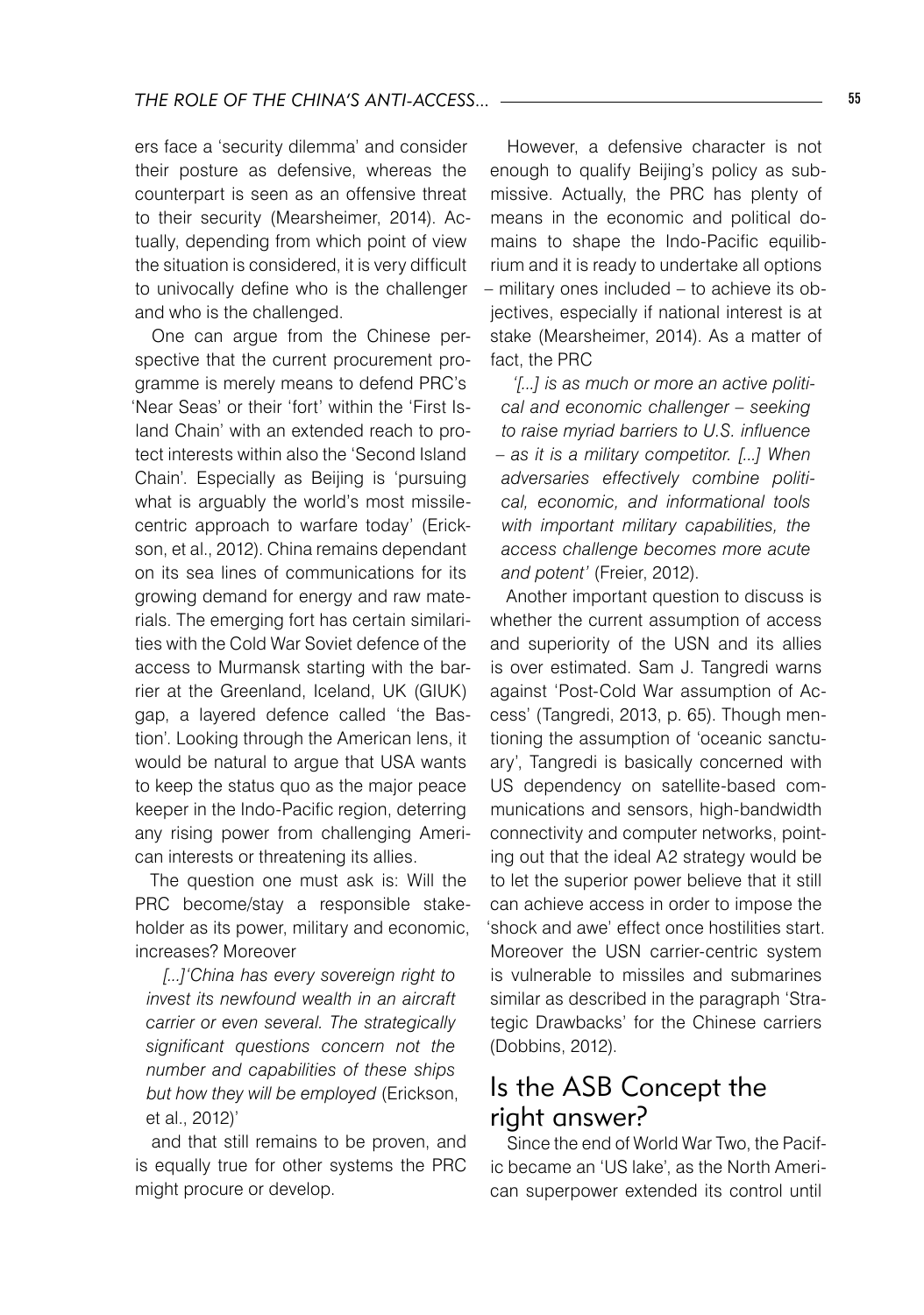the shores of Asia. The US underpinned its hegemony by the forward basing of military forces and power projection capabilities along strategic outposts (figure 3 in annex) and consolidating strong alliances with Japan and South Korea in the north and with Australia in the south. As previously stated, this 'barrier' was specifically aimed to contain Communism in Asia, and allowed the US to freely intervene from the sea side in the Korea and Vietnam conflicts during the Cold War (Rogers, 2009, p. 10).

The US' hegemony in this part of the globe has been reaffirmed over the years. However, the PRC's military rise is now challenging that leadership. In particular, Beijing's development of A2/AD systems is seen as a potential limit to the US and its allies' expeditionary capability. In this perspective, the US' pivot to the Pacific, announced by President Obama in 2011, is an indicator of the perception to be challenged. The development of the ASB concept represents a way to deal with the A2/ AD systems and to develop countermeasures. Specifically, ASB '...calls for "interoperable air and naval forces that can execute networked, integrated attacks-in-depth to disrupt, destroy, and defeat enemy antiaccess area denial capabilities' (NIA/D3) (Etzioni, 2013). As stated by the DoD's ASB Office, the idea behind ASB derives from the Air-Land Battle concept developed in 1970 during Cold War, aimed to counter a possible Soviet land aggression in Europe through deep attacks by air on the enemy rear echelons. ASB expanded the concept to attack in depth, encompassing all the five warfare domains (Air, Land, Maritime, Cyber and Space), and providing protection for their own rear forces (US Department of Defence – Air-Sea Battle Office, 2013, p. 1).

The specific data about US' capabilities and tactics to counter A2/AD threats are

not available as they are classified. Nevertheless, the document 'ASB. Service Collaboration to address A2 & AD challenges' by DoD provides sufficient details about ASB concept philosophy. The figure 4 in annex describes the employment of forces, the line of operations, and the objectives to achieve. Specifically, the focus is on cross-domain information sharing, integration of the existing military capabilities and exploitation of US' power projection superiority to carry on attack-in-depth on enemy A2/AD systems. The desired end state (freedom of movement and manoeuvre) is then achieved by the multiple and parallel disruption of enemy C4ISR (Command, Control, Communications, Computers, Intelligence, Surveillance and Reconnaissance) networks, destruction of enemy capabilities and defeat of enemy employed weapons. (US Department of Defence – Air-Sea Battle Office, 2013, p. 4).

The ASB approach to the problem is very straightforward and its success is based on the assumption that the US can enjoy a sufficient technological gap, a sharp superiority in the air, cyber and space domains, and a privileged situation in the basing of assets (either at sea and ashore) vis-ŕ-vis every potential challenger. Nevertheless, it will be argued how the ASB concept presents several critical limitations and can be challenged by the PRC's A2/AD systems.

Firstly, the US-PRC technology gap is still consistent, although constantly decreasing. The Yuan Class submarines, the Luyang II Class destroyers and the J-11 jet-fighters are technologically inferior vis-ŕ-vis US' Seawolf Class submarines, Arleigh Burke Class destroyers and F-22 jet-fighters. Nevertheless, those assets can represent a credible and effective A2/AD tool if jointly employed in littoral waters (within 100 nautical miles range from the homeland) and in synergy with ballistic and cruise shore-based mis-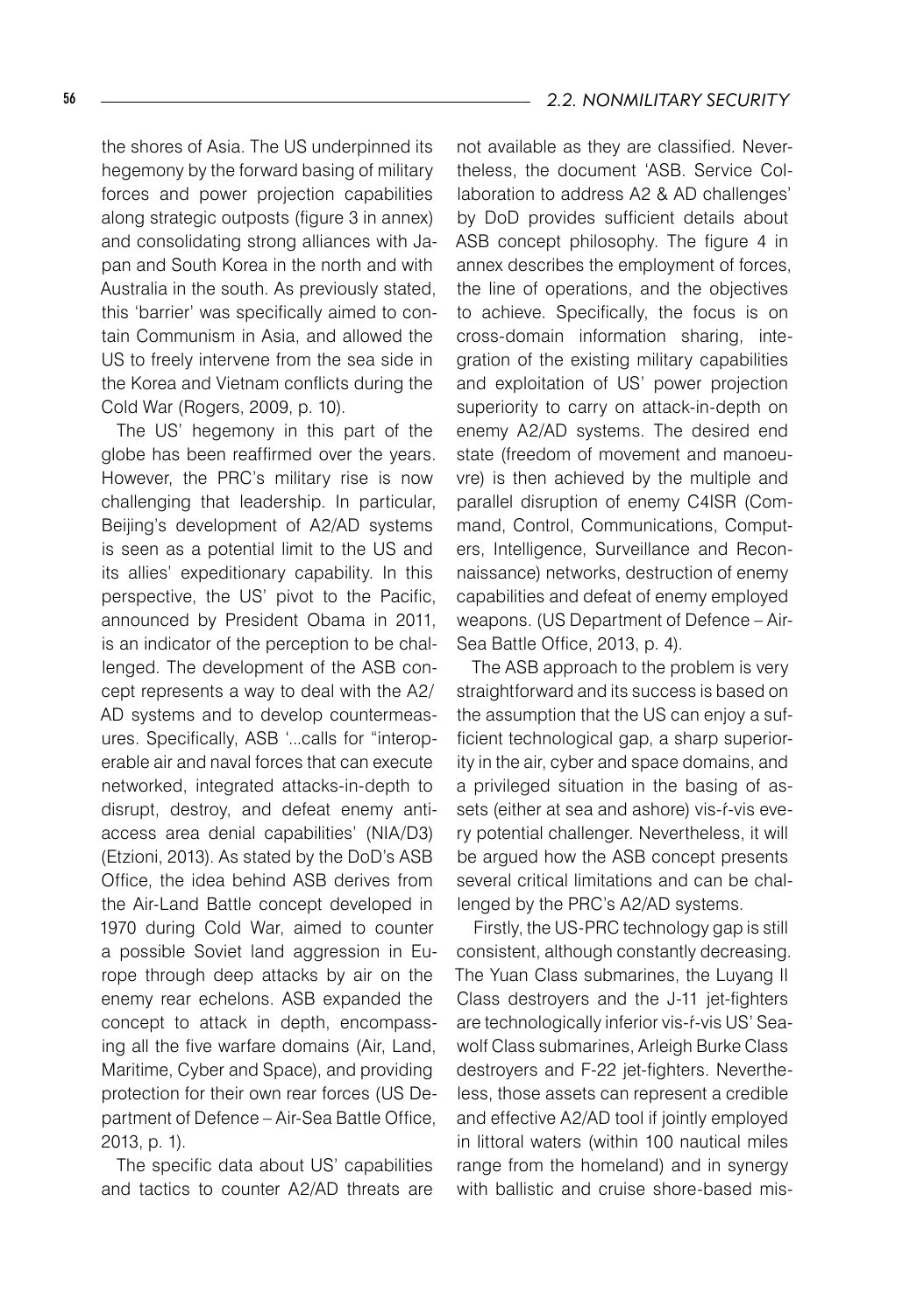siles and modern sea-mining capabilities. Moreover, in the specific sector of anti-ship ballistic missile systems, like the DF-21D, the PRC's expertise is at the cutting-edge of technology and, as USN CAPT Hendrix argues, can credibly challenge the US carrier strike groups (CSG) operating within its 1000 nautical miles radius (2013 p. 8). Ultimately, a confrontation in the littoral waters is likely to drive to a situation of 'mutually assured denial' (Rogers, 2014).

Secondly, if air superiority can be assumed to be solidly in the US's grasp, space and cyber domains are much more contested. After Russia and the US, the PRC is the third nation to have acquired the capability to operate manned spacecraft (Qi, 2004 p. 63). Moreover, the PRC technology in antisatellite missile systems showed consistent credibility shooting down an inoperative satellite in 2007 (Krepinevich, 2010 p. 15). In the cyber domain the competition between Washington and Beijing is even more equilibrate: as a matter of fact, a potential cyberwar with Beijing will be played almost on an even footing. Power projection is a joint capability enormously reliant on C4ISR and the US has always enjoyed the advantage to fully exploit cyber and space domains. Nevertheless, in case of a confrontation with the PRC, the US' C4ISR capabilities will be limited, along with its power projection (Dobbins, 2012 p. 15).

Finally, Washington can boast a remarkable advantage vis-à-vis Beijing regarding the forward basing and alliances network in the Indo-Pacific. In fact, the US has plenty of forward bases that can sustain expeditionary operations in the Asian continent (Tangredi, 2013 p. 177). Moreover, a solid system of alliances and cooperation initiatives in the region – where Japan, South Korea and Australia are the main pillars – and the support of France and the UK, enhance the US' advantage over the

PRC (Scott, 2012, p. 623). In short, if a concentration of AD/A2 capabilities within the 'First Island Chain' gives the PRC a chance to challenge the US' mobility, Washington still enjoys a big advantage outside it. Nevertheless, the solidity of the alliance's system is the prerequisite for success and, although no contrast is emerging, any change of orientation towards PRC – also if related to an isolate nation – can overturn the equilibrium. Moreover, as stated in the first section, the PRC is aiming to erode the US' consensus in the region as a strategic objective of its broader A2/AD strategy.

Nonetheless, only a real conflict situation will be able to validate the PRC's A2/AD efficacy. Moreover, in case of conflict in the PRC's littoral waters (a crisis in the contended waters of South China Sea or in the Taiwan Strait are possible scenarios), the US and Allied forces would not have the unchallenged freedom of movement they enjoyed in the past, like during the Taiwan Strait crisis in 1996. Although still far away from the US' standards in terms of expeditionary and power projection capabilities, the development achieved in specific sectors as anti-satellite and anti-ship ballistic missile systems, mine and cyber warfare, enables the PRC's forces to credibly exercise A2/AD capabilities in Chinese littoral waters and deny the US' maneuver options. Moreover, future technological developments could further extend the A2/AD capabilities' range. Specifically, anti-ship missile systems with extended range, speed and precision derived from new technologies (scramjet, ballistic and satellite guided) can actually overcome the stand-off advantage of US CSGs operating between the First and the Second Island Chain (Kemburi, 2014, p. 2). As a result,

*Should the entire system work as planned, it could force the U.S. Navy's surface elements to operate much far-*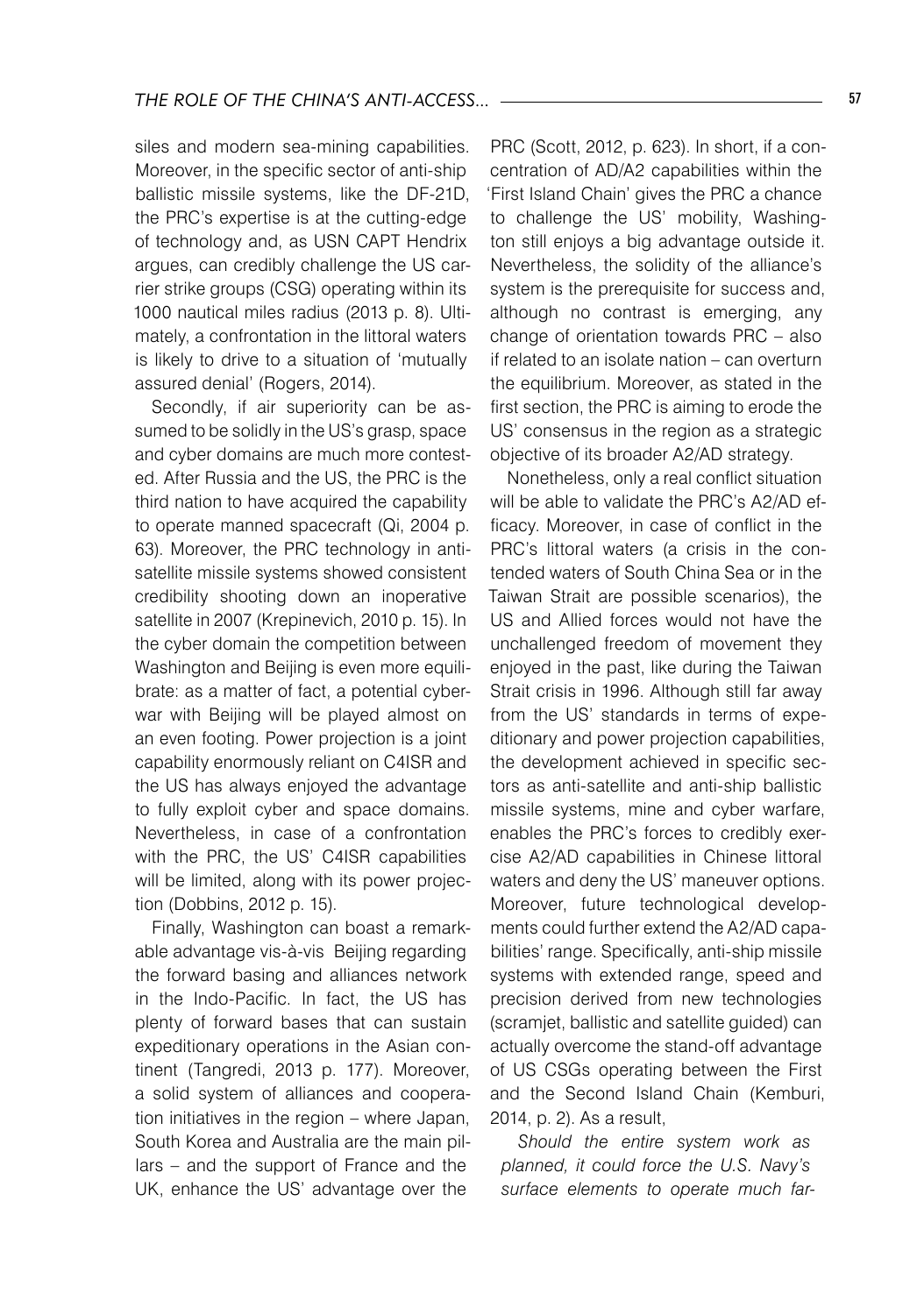*ther from the Chinese coast than previous naval concepts of operation would have envisioned, or it could force the Navy to operate as currently planned but at much greater risk* (Gordon IV, et al., 2013, p. 34).

## Were the wrong conclusions drawn after the Cold War leading to a dangerous assumption of access and superiority?

Hughes offers an interesting discussion of this subject in his paragraph 'Three Tactical Legacies of Strategic Warfare Thinking' under the chapter 'Evolution of Tactics in the Age of Missile Warfare' (Hughes, 2000) and arrives at the conclusion that 'At present the ocean sanctuary to which the American navy has become accustomed seems insecure'. He then goes on to sum up the chapter in the following way: 'Coastal regions will be where operations will take place. In fact, littoral waters may be usefully defined as where the clutter of friendly, enemy, and neutral coastal trade, fishing boats, oil rigs, small islands, dense air traffic, large commercial ships, and an intricate tangle of electronic emissions all create a confusing environment in which stealthy attack can come suddenly and almost without warning. Fleet actions in the missile age have been fought in coastal waters, but not by the U. S. Navy' (Hughes, 2000, p. 167). His book offers quite detailed accounts of salvo sizes and damage calculations which might scare the average reader as being to detailed, but the important lesson to take away is this: 'it will not take a high-technology coastal defence to inflict pain and suffering on a high-technology, blue-water navy' (Hughes, 2000 p. 166). From Fivelstad's own experience with one of the world's most advanced Anti Air Warfare (AAW) systems, the AEGIS system installed on the Norwegian multirole Nansen cl frigates it might be added that: however advanced the system is, it can only handle so many targets as you have AAW missiles or munitions in your launchers. You can always be saturated by swarms of 'stupid' rockets or grenades.

In his report 'The Third Battle: Innovation in the U.S. Navy's Silent Cold War Struggle with Soviet Submarines', Owen Cote, with great insight, offers a very detailed and accurate unclassified version of how the submarines evolved from surface vessels which could dive to true submarines which may surface, and the technological race for acoustic parity between the two major players during the Cold War: the USA and the Soviet Union. He very much raises the right points and reaches the right conclusion: the Anti-Submarine Warfare (ASW) situation remains troublesome. Especially his analysis of the present ASW situation which he refers to as the 'Fourth Battle' seems to be very much in line with Fivelstad's recent experiences and worries as an ASW specialist in the Royal Norwegian Navy: the conventional submarines are becoming increasingly sophisticated in every aspect; sensors, weaponry and ability to remain undetected. In fact they should no longer be referred to as 'Coastal' due to their prolonged reach. In writers' combined experience the greatest technology development we have seen recently is the enhanced processing capabilities of the computers. Sonar (and radar) technology remains much the same, we have also achieved enhanced power output since the dawn of these technologies, but the major recent advancement lies in the data processing capacity. However, the reality is still that the three basic naval warfare areas demand highly educated and well trained and dedicated crews.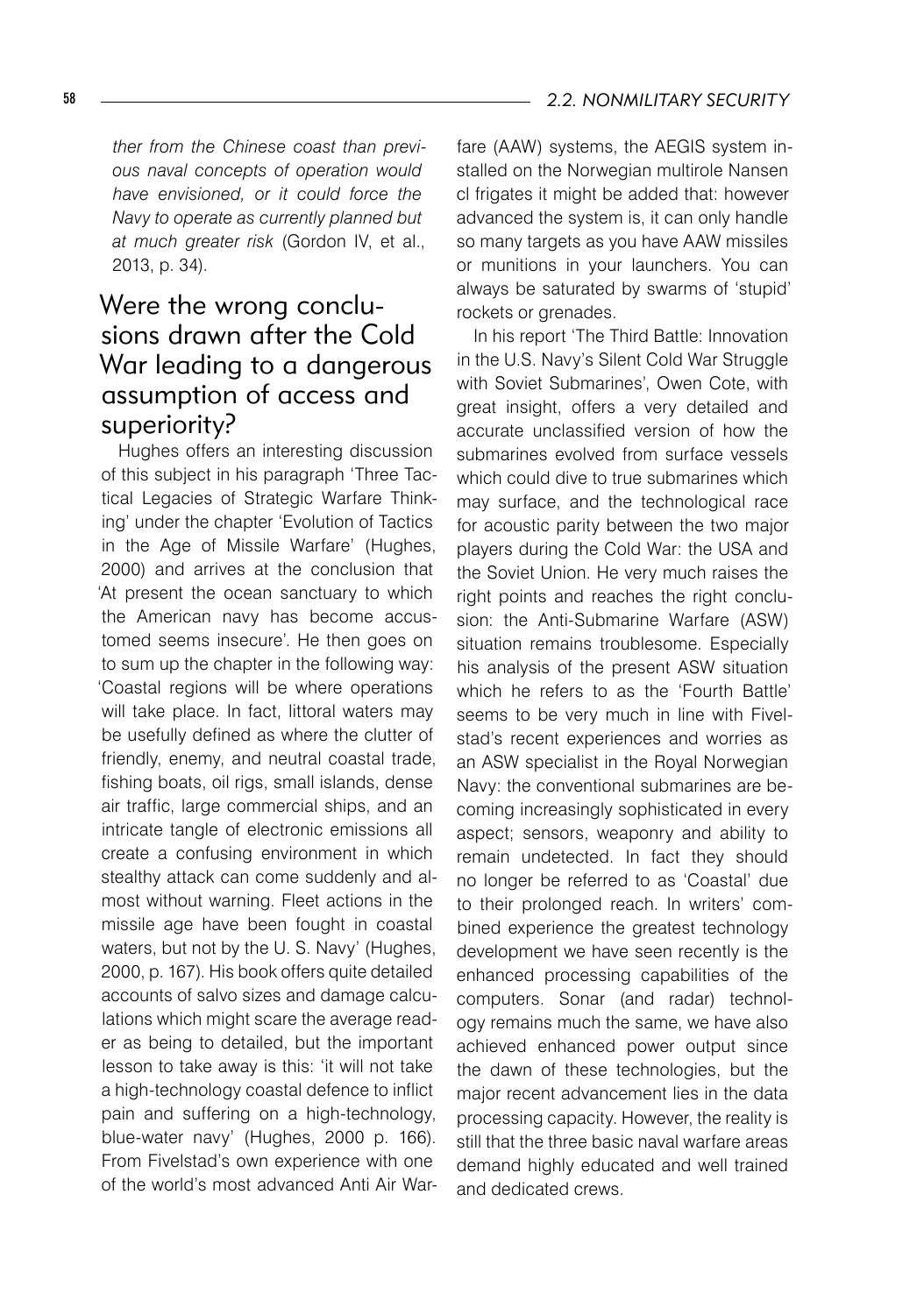Even more important: it can be argued that the emergence of the evolved conventional submarine combined with today's missile technology, range and possibilities for over the horizon targeting (OTHT), challenges the current understanding of Sea Control, and what seems to be both Tangredi's and Hughes' agreed understanding: the USN nuclear powered attack submarine's position as the 'ultimate sea control weapon'. In a recent interview the first commanding officer of the newly christened first of class DDG 1000, USS Zumwalt, Captain James Kirk was asked the following question: 'in terms of sea control, do you view yourself of more of a Mahanian or Corbettian? In other words is it sea supremacy everywhere all the time, or sea control when and where you need it?' (Kirk, 2014). Indeed, it is time for all great navies to review the ideas of Mahan and Corbett in lieu of recent technology developments, the effect of recent budgetary setbacks most great navies have suffered, and rather adopt the expressions 'favourable and/or unfavourable Sea Situations'.

The chapter 'Fourth Battle' also offers the important discussion of risk vs time and bluntly states what any Admiral will have a rough time explaining to the Joint Task Force Commander: 'Faced with the possibility or the reality of losses at sea, the Navy will be forced to stop and eliminate that threat before proceeding, and when that threat is submarine-based, its elimination will not be immediate and may take weeks' (Cote, 2003). He then goes on pointing out another very important issue regarding the priority of scarce resources vs missions for the primary submarine hunters: the frigates and destroyers. During the last decades the focus of Washington and its allies has shifted in accordance with the new security environment; from the traditional warfare areas during the Cold War, to the challenges of anti-terrorism and anti-piracy. At the same time battling defence cost savings. Hence the very crucial point: 'the post-Cold War security environment presents some of the operational and technical challenges in ASW that the unanticipated end of the Third Battle allowed the Navy to avoid' (Cote, 2003). He rightly goes on to enhance this challenge by the following observation: 'future adversaries may continue to cede the United States control of the seas, as Iraq did during Desert Shield/Desert Storm, which in turn would allow the U.S. Navy to continue its current de-emphasis on sea control. Alternatively, these adversaries might discover that the best way to blunt American power projection capabilities is at sea, and that the highest leverage sea denial capabilities are provided by modern, undersea warfare weapons, as both the Iranians and the Chinese may have already decided, as suggested by their recent purchases of Russian Kilo-class submarines' (Cote, 2003).

The above referenced analysis of China's procurements and open source documents furthermore supports the urgent need to return to the basics of the naval warfare skills: 'In order to grasp the energy that China is now committing to undersea warfare, consider that during 2002-2004 China's navy launched thirteen submarines while simultaneously undertaking the purchase of submarines from Russia on an unprecedented scale. Indeed, China commissioned thirtyone new submarines between 1995 and 2005. Given this rapid evolution, appraisals of China's capability to field competent and lethal diesel submarines in the littorals have slowly changed from ridicule to grudging respect of late. China's potential for complex technological development is finally being taken seriously abroad' (Erickson, et al., 2012).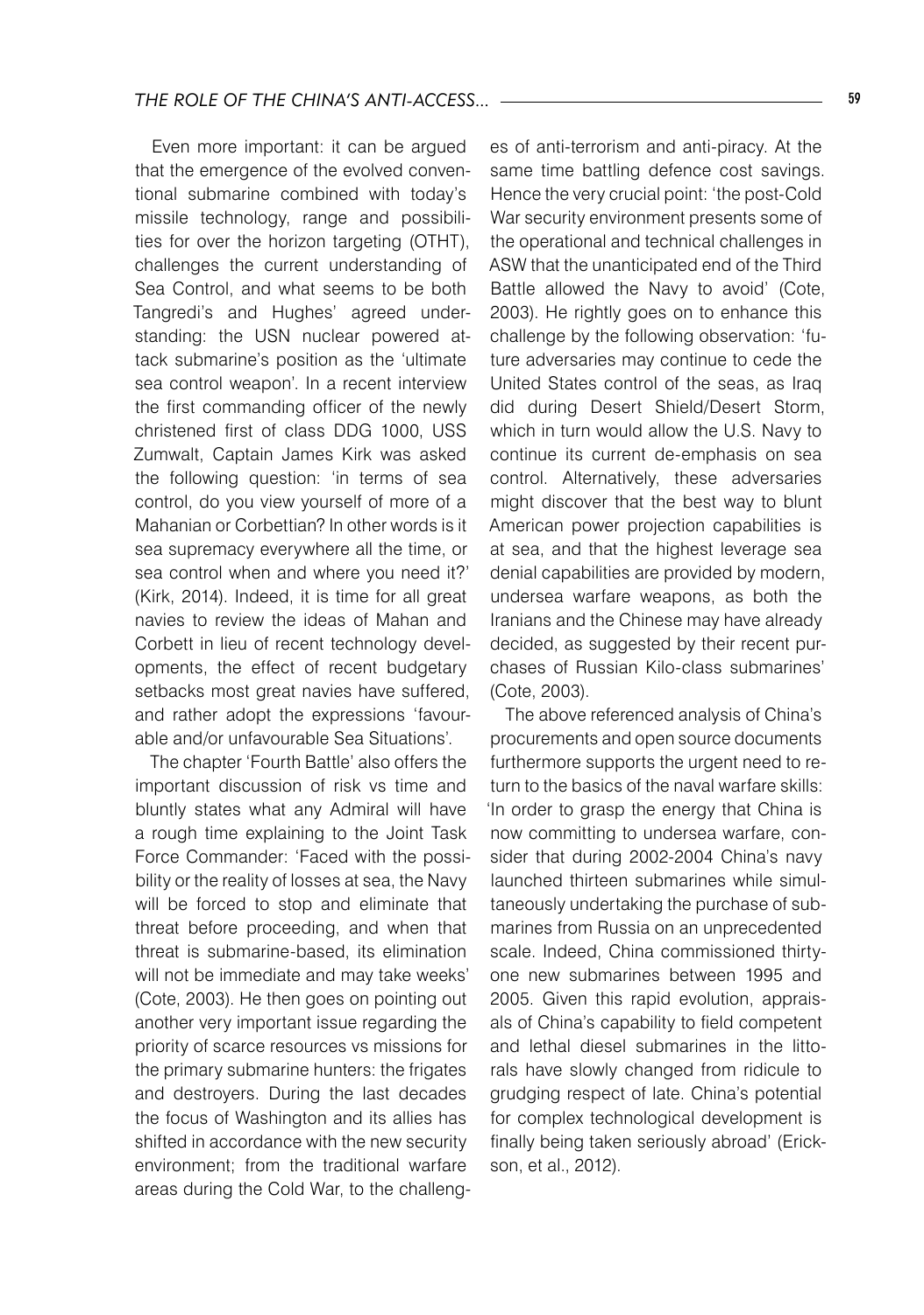#### 60 *2.2. NONMILITARY SECURITY*

## Attack Effectively First

The combination of the above mentioned factors should precipitate Washington and its allies to carefully examine their posture in the Indo-Pacific region for two reasons, which unfortunately contradict each other and present a challenging dilemma. Firstly, in order to keep the upper hand in ASW, and all warfare areas for that matter, one needs a high degree of presence in the area in order to establish situational awareness and the pattern of life. One needs to be thoroughly familiar with the local oceanographic and bathymetric conditions. Moreover frequent ASW patrols and exercises will have a deterrent function and 'Deterrence is planning for war in order to keep the peace. The first role of counter-anti-access planning is deterrence' (Tangredi, 2013, p. 161).

However frequent patrolling and increased presence might be regarded as escalating and might alienate and demonise China away from becoming the strategic security partner in the region, and even worse provoke China to attack effectively first. USN retired Captain Wayne P. Hughes, author of the book 'Fleet Tactics and Coastal Combat' a book referred to also by Tangredi, offers the following wisdom, deemed to be true since the age of the sail and the tactical theme running through the book: 'the great naval maxim of tactics, Attack Effectively First, should be thought of as more than the principle of the offensive; it should be considered the very essence of tactical action for success in naval combat' (Hughes, 2000, p. 40).

Pax Proctor Vim (Peace Through Power) is the previously mentioned newly launched USN destroyer Zumwalt's official motto. In the above mentioned interview, Naval War College Professor Jim Holmes and author of CNO-PRP book Red Star Over the Pacific asks, 'What contingencies would justify risking a \$4-billion-plus warship in battle?' This is an interesting question relevant also for carrier groups: 'They arguably have not been tested in the missile age. Since World War II, the closest any carrier has come to high-intensity conflict where it faced a real threat of damage or sinking was during the 1982 Falklands War, when Exocet missiles disabled and later sank the destroyer HMS Sheffield and the containership SS Atlantic Conveyor. The British task force commander, Admiral Sandy Woodward, later acknowledged that had the carriers HMS Hermes or Invincible suffered a similar fate, the United Kingdom would have withdrawn them and likely lost the war' and 'In 1982, asked during a Senate hearing how long U.S. aircraft carriers would survive in a major war against Soviet forces, Admiral Hyman Rickover famously replied, "About two days". These facts are not lost on Chinese strategists' (Erickson, et al., 2012). From this we can derive that in order to achieve deterrence, or 'Peace through Power' you might have to put high value assets in harm's way, and risk a high number of casualties for a contingency of less strategic value to the nation than you anticipated.

### Indo-Pacific: what future equilibrium?

Summing up, the PRC's A2/AD systems can challenge the US' hegemony in the Indo-Pacific and limit its power projection capability. Nevertheless, looking at the situation from the PRC side, A2/AD systems are means to defend its national energy supply interests. In more general terms, the US-PRC relation in the Indo-Pacific can be seen as a 'mutual security dilemma', where each contender is contemporarily challenger and challenged. However, looking at history, the PRC has much more arguments to be distrustful, as the experiences of the Opium Wars in the nineteenth century and the Nanking massacre in 1937 during the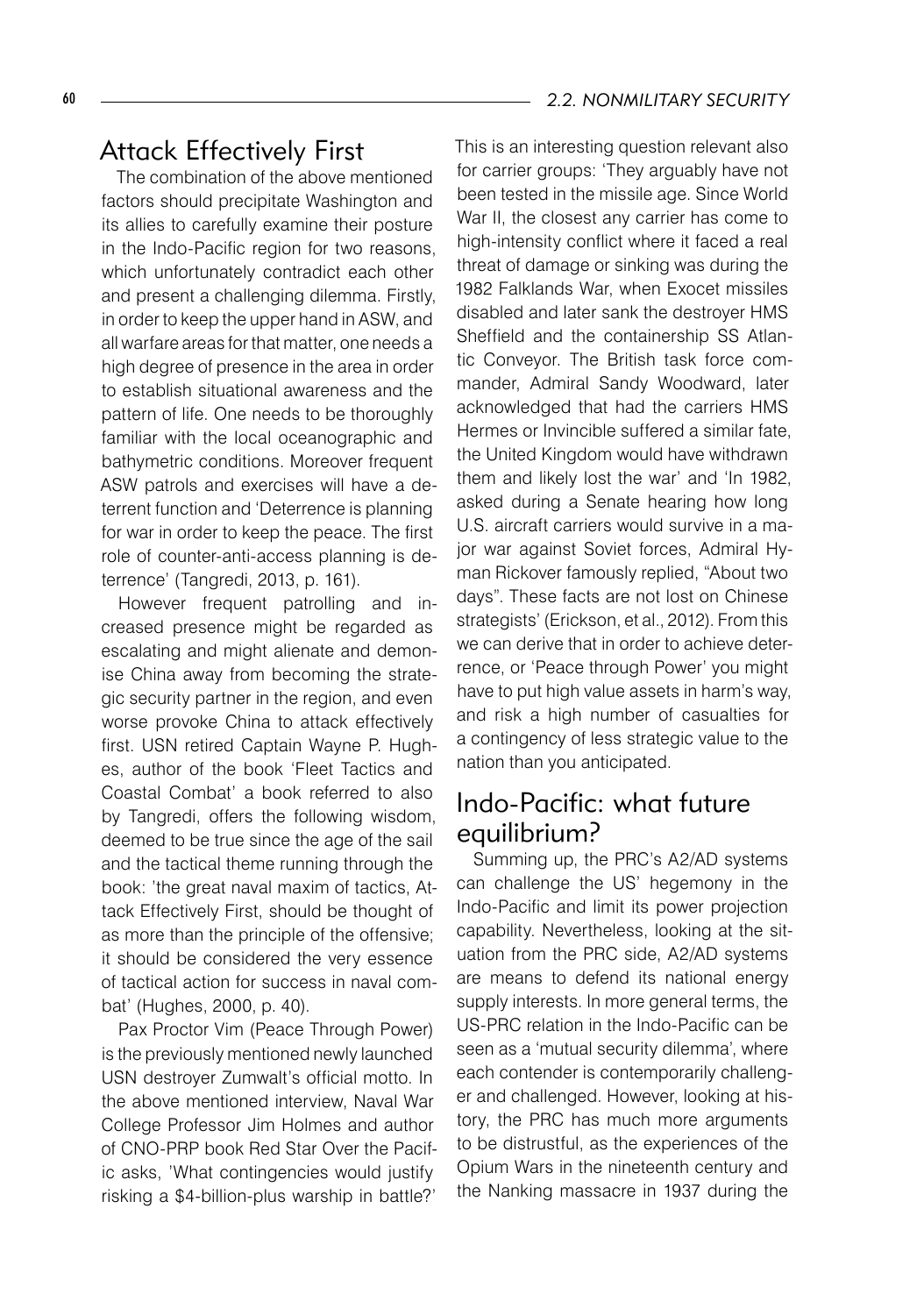Japanese occupation demonstrate. Regarding the ASB concept, it can be a valid solution to mitigate to some extent the efficacy of PRC's A2/AD systems in the short term and enable the US to buy time. Nevertheless, ASB is far from being a 'silver bullet' and in a long term perspective, when the PRC's and the US' Defence budgets eventually become comparable and technology evolution present innovative solutions (especially in the space and cyber warfare domains), the outcome of the competition will ultimately show a different power balance. On the other side, the US has been able to build up solid bedrock of alliances, trust, and relationship in the region over the last century. That should be sufficient to grant its hegemony in the Indo-Pacific for many years to come. However, also the PRC is pursuing its own policy to build alliances, with the aim to acquire strategic outposts on the way to energy resources, while eroding US' consensus.

In fact, the race between the US and the PRC is going to continue. Ultimately, a protracted containment of the PRC could eventually drive to a conflict situation (as it happened between the UK and the Imperial Germany during the Great War), where both contenders risk to lose a lot. Moreover, also in the case of an US and its Allies' success, the aftermath could be so negative to change the regional equilibrium anyway. Additionally, globalization binds so tightly the economies of the countries that a conflict will be extremely devastating for everybody, what Dobbins refers as 'Mutual assured economic destruction' (2012, p. 19). Conversely, Beijing's "salami slicing" strategy is considered much more insidious in the long term, as it can ultimately alter the US alliances' equilibrium and drive some other countries on the PRC' side. Nothing at the moment is indicating a shift in that direction. Nevertheless, the risk associated to a 'bandwagoning'

with the PRC could seriously jeopardize the entire Indo-Pacific security equilibrium.

The US and its Allies should avoid any possible friction with Beijing and enhance their cohesion, possibly pursuing a parallel dialog with the Chinese counterpart and taking into consideration the PRC's security issues. In any case, the PRC's military weight is going to rise and cannot be ignored. Moreover, the US and the Allies are still facing a long period of economic crisis. Therefore, in the long term, they will not be able to afford the luxury to impose unilaterally their will on Beijing doorstep. Today the US has the means to maintain its hegemony position in the Indo-Pacific. However, Washington should also be far-sighted enough to appraise when is the moment to concede something in order not to lose more, as it happened to the UK maritime power after the Great War. On the contrary, the experience of the UK policy applied during decolonisation after World War Two is a good example of wise and pragmatic policy, which allowed London to enjoy a privileged relationship with its former dominions, while maintaining a considerable share of power in the international arena.

Will China have the temerity to challenge the United States directly in these highly specialized domains of warfare? And when will they be ready to do so? To answer these questions it would require a study of classified material, and therefore it remains outside the scope of this work. But by the time they are ready, the USN and its allies will need to have come up with a completely revamped ASW and AAW posture.

Any state with a minimum of armed forces and the ability to go to sea with a small fleet, able to swarm the Air Defence system and thereby saturating it can challenge the most advanced opponent. Furthermore one unlocated submarine may also threaten a carrier battle group.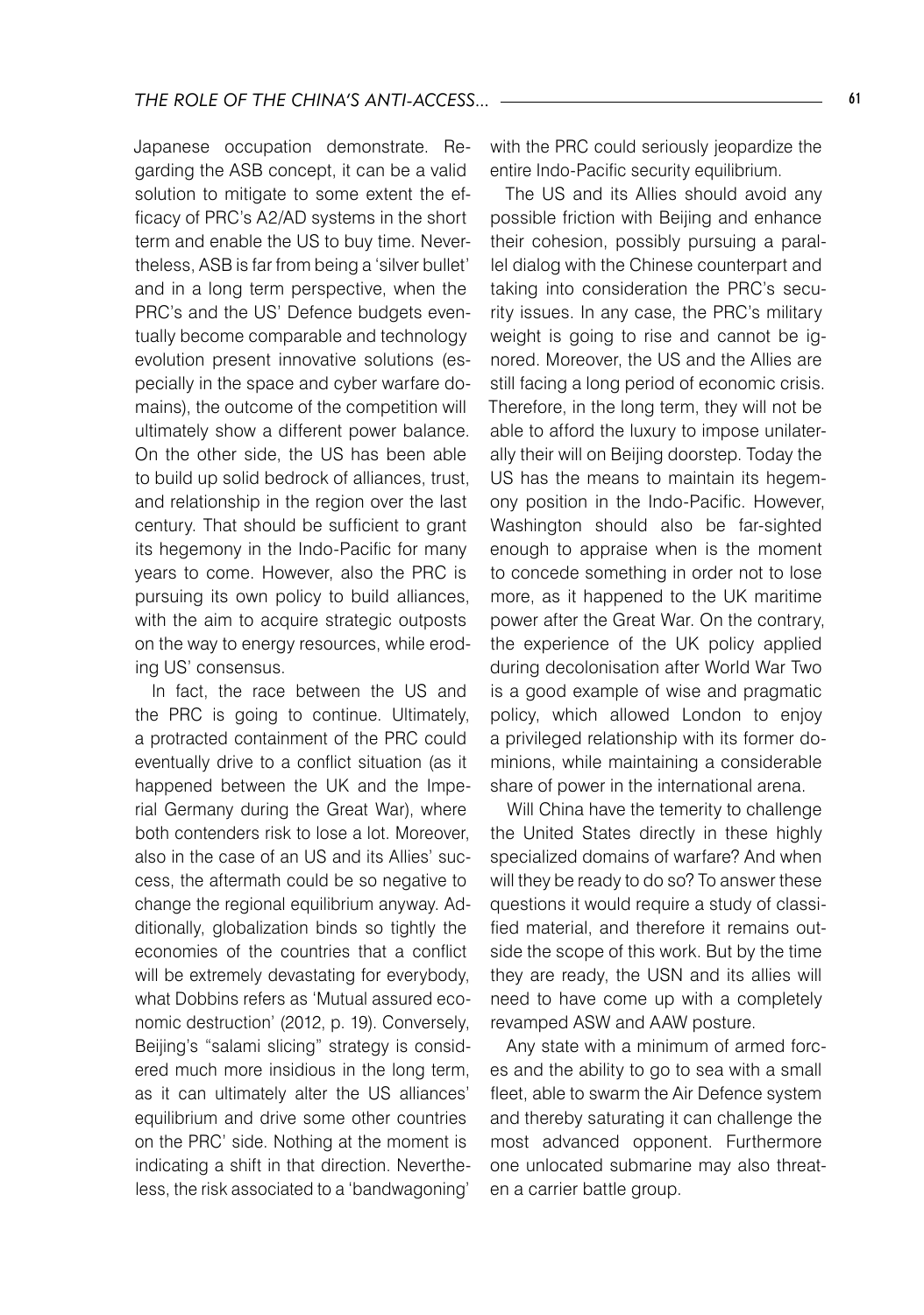Therefor Washington and partners would be well advised to: 1. refocus scarce budgetary resources within both training and development toward traditional warfighting capabilities, especially ASW and AAW for missile defence; 2. develop redundancy for satellite-based communications and sensors, computer networks, and weapon systems dependant thereof such as precision

guided munitions and missiles. 3. share and increase the patrolling and surveillance activities of the area in such a manner as to collect the highest possible amount of data with the lowest possible footprint/posture.

If the USN with allies are still ahead at the acoustic and bathymetric game; that might just be the chink in the armour of the fort which the ship can exploit.

# Annex (maps and diagrams)



Figure 2. The "First and Second Island Chains" (Van Tol, et al., 2010)

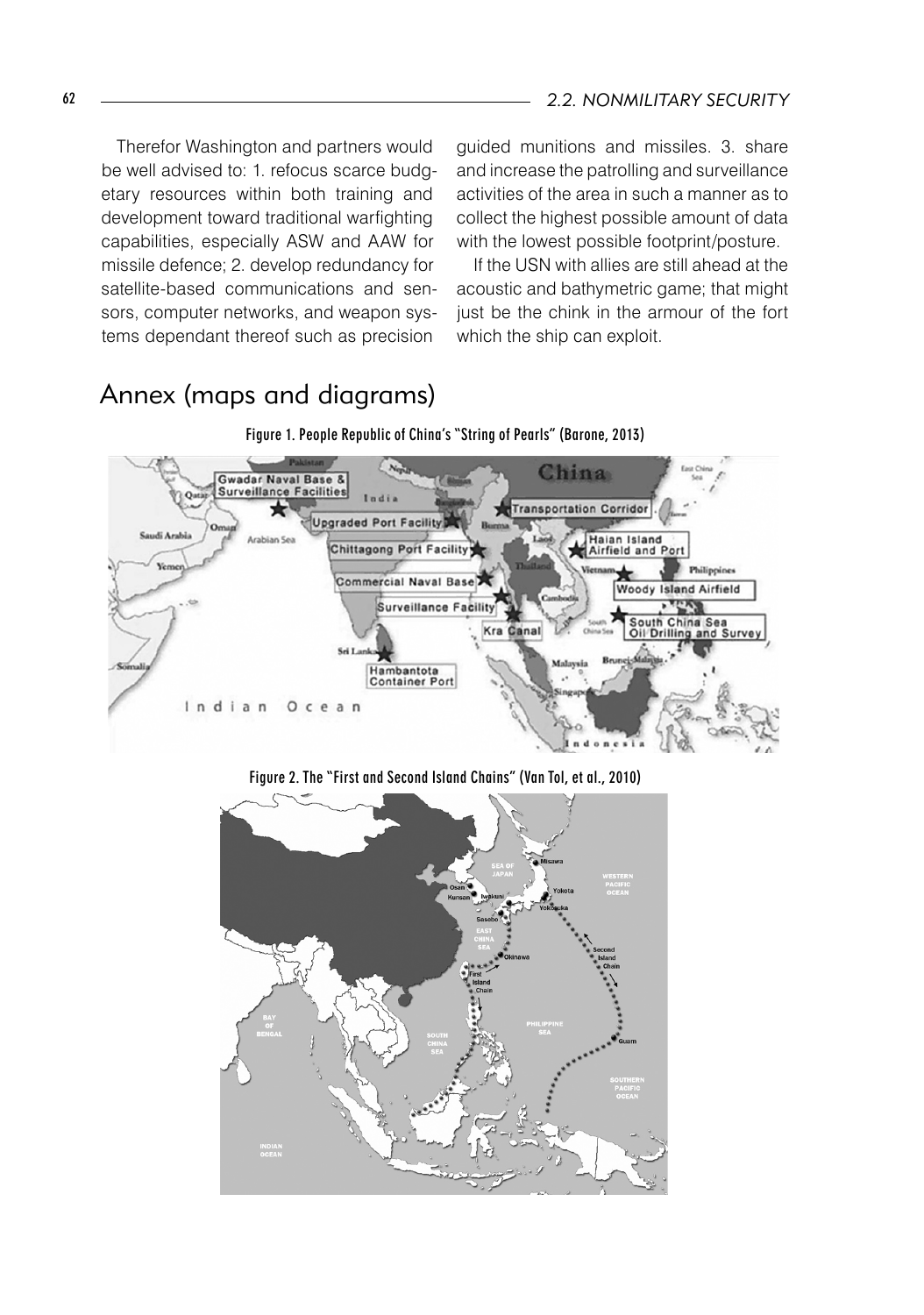

Figure 3. The US bases in the Pacific Region (Chang, 2013)

#### References

- Barone, Marco Giulio. 2013. International Security Observer. Gwadar port:the latest of the chinese pearls. [Online] 28 May 2013. [Cited: 20 April 2014] http:// securityobserver.org/gwadar-port-thelatest-of-the-chinese-pearls/.
- Baruah, Darshana M. 2014. South China Sea: Beijing's 'Salami Slicing' Strategy. RSIS Commentaries. [Online] 21 March

2014. [Cited: 21 March 2014.] http://www. rsis.edu.sg/publications/Perspective/ RSIS0392014.pdf.

Bitzinger, Richard A. 2014. The Challenge of Strategic Ambiguity in Asia. RSIS Commentaries. [Online] 13 March 2014. [Cited: 16 March 2014] http://www. rsis.edu.sg/publications/Perspective/ RSIS0482014.pdf.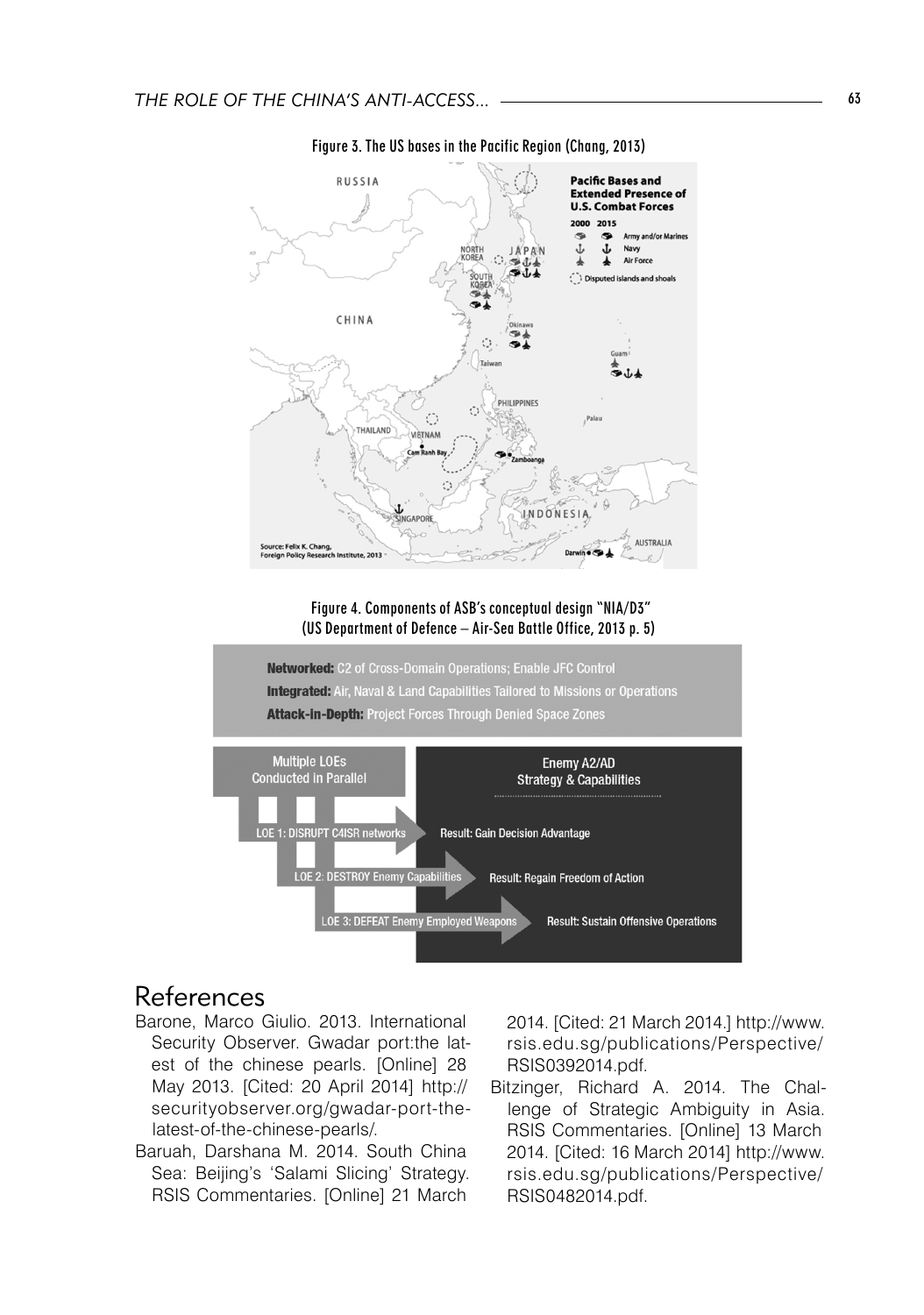- Chang, Felix K. 2013. Sideways: America's Pivot and its Military Bases in the Asia-Pacific. Foreign Policy Research Institute. [Online] April 2013. [Cited: 21 April 2014] http://www.fpri.org/articles/2013/04/ sideways-americas-pivot-and-its-military-bases-asia-pacific.
- Cheng, Dean. 2013. Countering China's A2/AD Challenge. The National Interest. [Online] 20 September 2013. [Cited: 24 November 2013] http://nationalinterest.org/commentary/counteringchina%E2%80%99s-a2-ad-challenge-9099.
- Cote, Owen R. 2003. The Third Battle: Innovation in the U.S. Navy's Silent Cold War Struggle with Soviet Submarines. Newport: Naval War College, Newport Papers, 2003. Newport Paper 16.
- Dobbins, James. 2012. War with China. Survival: Global Politics and Strategy. August-September 2012, pp. 7-24.
- Erickson, Andrew S. and Goldstein, Lyle J. 2012. China's Future Nuclear Submarine Force. Naval War College Review. 2012.
- Erickson, Andrew S., Denmark, Abraham M. and Collins, Gabriel. 2012. Beijing's 'Starter Carrier' and future steps. Alternatives and implications. Naval War College Review. Winter 2012, pp. 14-54.
- Etzioni, Amitai. 2013. Who Authorized Preparations for War with China? Yale Journal of International Affairs. 2013, pp. 37-51.
- Freier, Nathan. 2012. The Emerging Anti-Access/Area-Denial Challenge. Centre for Strategic and International Studies. [Online] 17 May 2012. [Cited: 10 Mar 2014] http://csis.org/publication/emerging-anti-accessarea-denial-challenge.
- Gordon IV, John and Matsumura, John. 2013. The Army's role in overcoming Anti-Access and Area Denial challenges. www.rand.org. [Online] 2013. [Cited: 24 Nov 2013] http://www.rand.org/pubs/research\_reports/ RR229.html#abstract.
- Haddick, Robert. 2012. China's 'Salami-Slicing' Asia Strategy. Foreign Policy. [Online] 3 August 2012. [Cited: 21 March

2014] http://www.foreignpolicy.com/articles/2012/08/03/salami\_slicing\_in\_the south china sea.

- Hendrix, Henry J. 2013. At What Cost a Carrier? Disruptive Defence Paper. March 2013.
- Hughes, Wayne P. 2000. Fleet Tactics and Coastal Combat. s.l.: Naval Institute Press, 2000.
- Johnson, Col.l Kenneth D. 2009. China's Strategic Culture. U.S. Army War College - Strategic Studies Institute . [Online] June 2009. [Cited: 24 February 2014.] http:// www.strategicstudiesinstitute.army.mil/ pdffiles/pub924.pdf.
- Kemburi, Kalyan M. 2014. High-Speed Cruise Missiles in Asia: Evolution or Revolution in Fire Power? RSIS Commentaries. [Online] 4 March 2014. [Cited: 10 March 2014] http://www.rsis.edu.sg/publications/Perspective/ RSIS0442014.pdf.
- Kirk, Captain James. 2014. Zumwalt Commander Capt James Kirk. s.l.: USNI NEWS website, 31 March 2014.
- Krepinevich, Andrew F. 2010. Why AirSea Battle? Center for Strategic and Budgetary Assessments. [Online] 19 February 2010. [Cited: 28 March 2014.] http://www. csbaonline.org/publications/2010/02/ why-airsea-battle/.
- Mearsheimer, John J. 2014. Can China Rise Peacefully? The National Interest. [Online] 11 April 2014. [Cited: 8 April 2014] http://nationalinterest.org/commentary/ can-china-rise-peacefully-10204.
- Medcalf, Rory. 2013. the Indo-Pacific: Whatś in a Name? The American interest. November/December 2013, pp. 58-66.
- Qi, Xu. 2004. Maritime Geostrategy and the Development of the Chinese Navy in the Early 21st Century. andrewerickson.com. [Online] 2004. [Cited: 18 April 2014] http://andrewserickson.files.wordpress.com/2008/09/maritime\_geostrategy and the development of the chinese\_navy1.pdf.
- Rehman, Iskander. 2011. An Ocean at The Intersection of Two Emerging Maritime Narratives. Institute for Defence Stud-